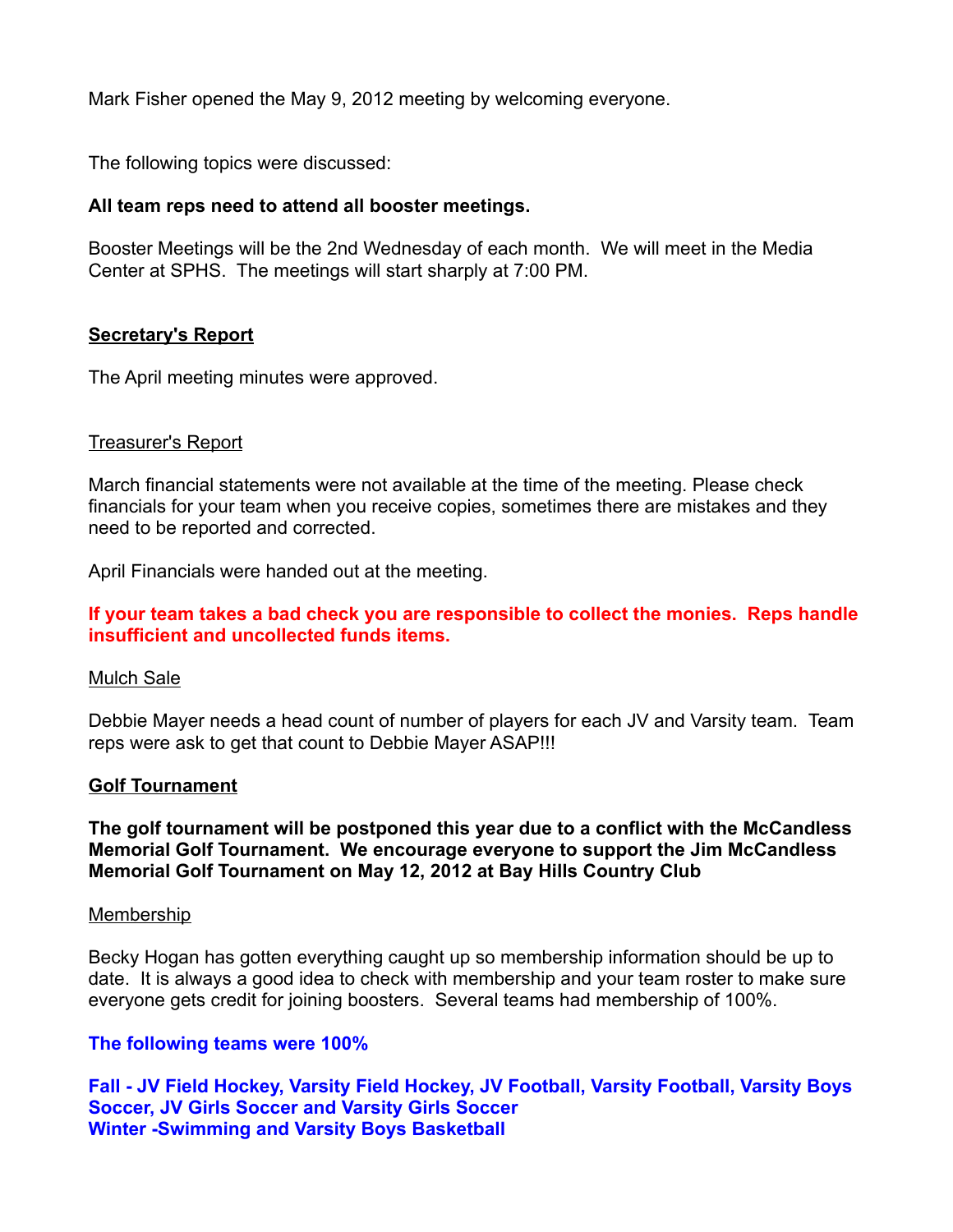# **Spring- JV Girls Lacrosse, Varsity Girls Lacrosse, JV Baseball and JV Softball**

# **Way to go!!!!!**

## Athletic Director's Report

**Fall Sports Registration will be August 9, 2012**

**Fall Sports Tryouts will begin on August 11, 2012**

**The Hall of Fame Inductees for Fall 2012 are:**

**Male Athletes: Paul Gillette, Dan Fielder and Josh Banks**

**Female Athletes: Nicole (Barnes) Wagner, Amy Carnaggio and Kristen Burke**

**Coaches: Charles Sievert and Margie Nicholson**

**Community: Larry Sells**

**They will be inducted into the Hall of Fame on October 12, 2012 at the Severna Park vs. Chesapeake Football game**

**The dinner is the following night October 13, 2012 at Chartwell Country Club**

# **Administration**

NONE

### **Concessions**

**Urgent!!!!!! We need a new concession committee chair starting Fall 2012. If you know of anyone that would be interested please contact Kathy Fielder 410-733-3621 or via e.mail atkapsbasket@aol.com**

### **Team Schedules**

You can access your team's game schedule at www.severnaparkhigh.digitalsports.com or going to the www.aacps.org website clicking on SPHS then Athletics.

### Discount Game Tickets

Discount passes for regular season games at SPHS are on sale at the ticket booth for \$30.00 for 10 games. You get a card for 10 entrance fees and each time you use it they punch your card.